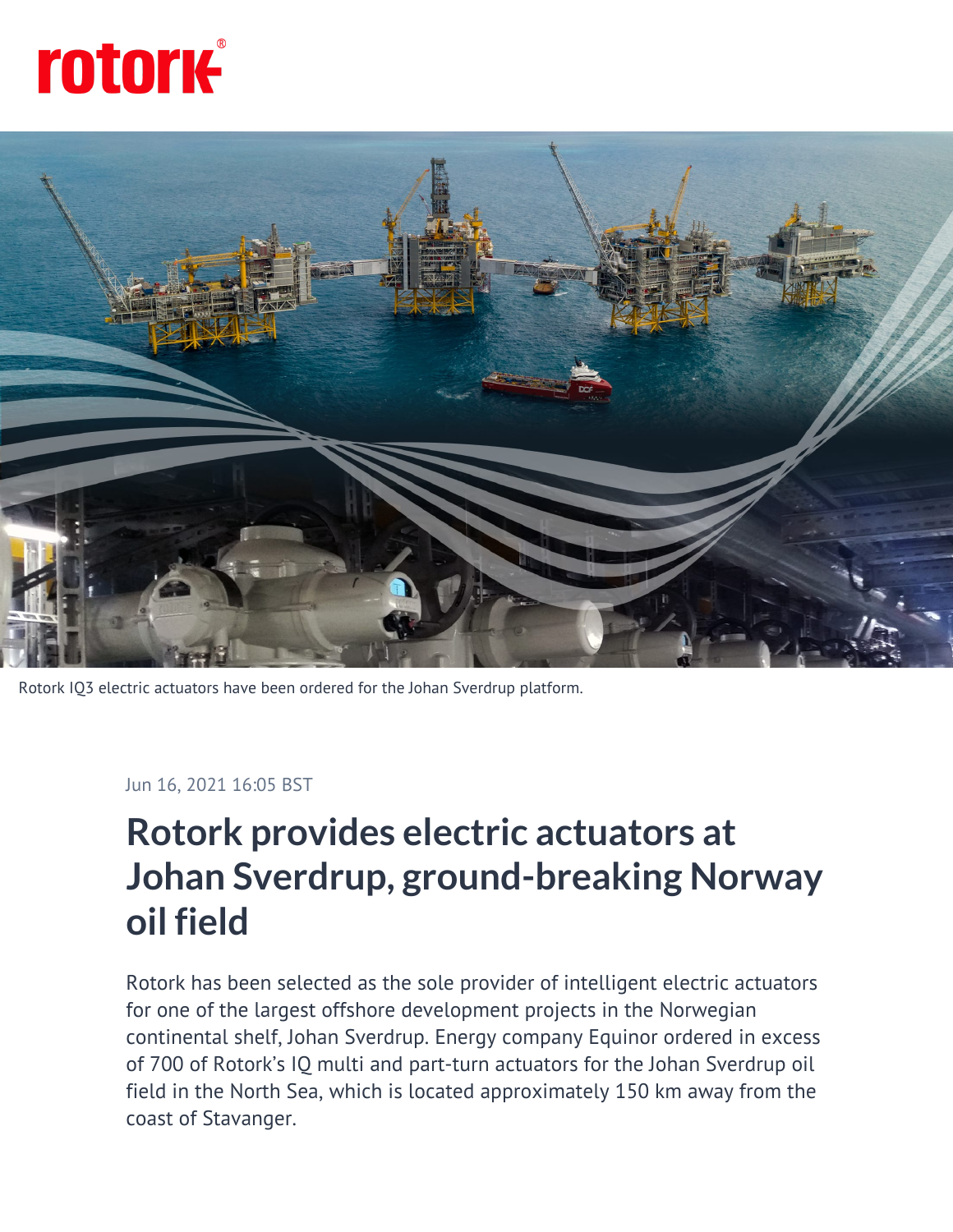Known as the North Sea Giant, the Johan Sverdrup oil field is set to be one of the most important industrial projects in Norway during the next 50 years, with expected resources of between 2.1 to 3.1 billion barrels of oil equivalents. At peak production, Johan Sverdrup will produce 25% of all Norwegian petroleum. Johan Sverdrup expect to increase daily production capacity to 535,000 barrels by mid-2021.

In the biggest Norwegian project of the last decade, the actuators provide an extensive range of flow control services across the drilling, riser, process and living quarters. They control everything from the supply of water to engineers in their living quarters on the platform, to the precise control of flow needed for the extraction of oil. This was phase one of the project. Rotork are now currently supplying to phase two; this includes actuators for the new process platform and riser platform modifications. They are now undergoing commissioning by Rotork service engineers in Thailand and Norway.

In addition to the IQ actuators, several hundred Schischek InMax fail-safe quarter-turn electric actuators and AB-SS quarter-turn gearboxes have also been installed. Midland-ACS IMPACT high integrity modular pneumatic actuator control panels have also been installed in order to enable critical fail-safe functionality.

The electric actuators are linked using Rotork's leading Pakscan™ network bus system controlled by 17 Rotork Master Stations. Six more have been ordered for Phase Two of the Johan Sverdrup project. The system can control up to 240 actuators on a single 20 km 2-wire loop using standard twisted pair cabling. The Rotork Master Station is available in single or dual configuration, while a hot standby option provides a replica unit to assume network control and ensure reliability.

Rotork Site Services (RSS) are providing ongoing asset management and condition-based maintenance for all actuators installed on the platform. All performance data from the actuators is recorded so that maintenance can be carried out on site.

## **For further information please contact**

Sarah Kellett